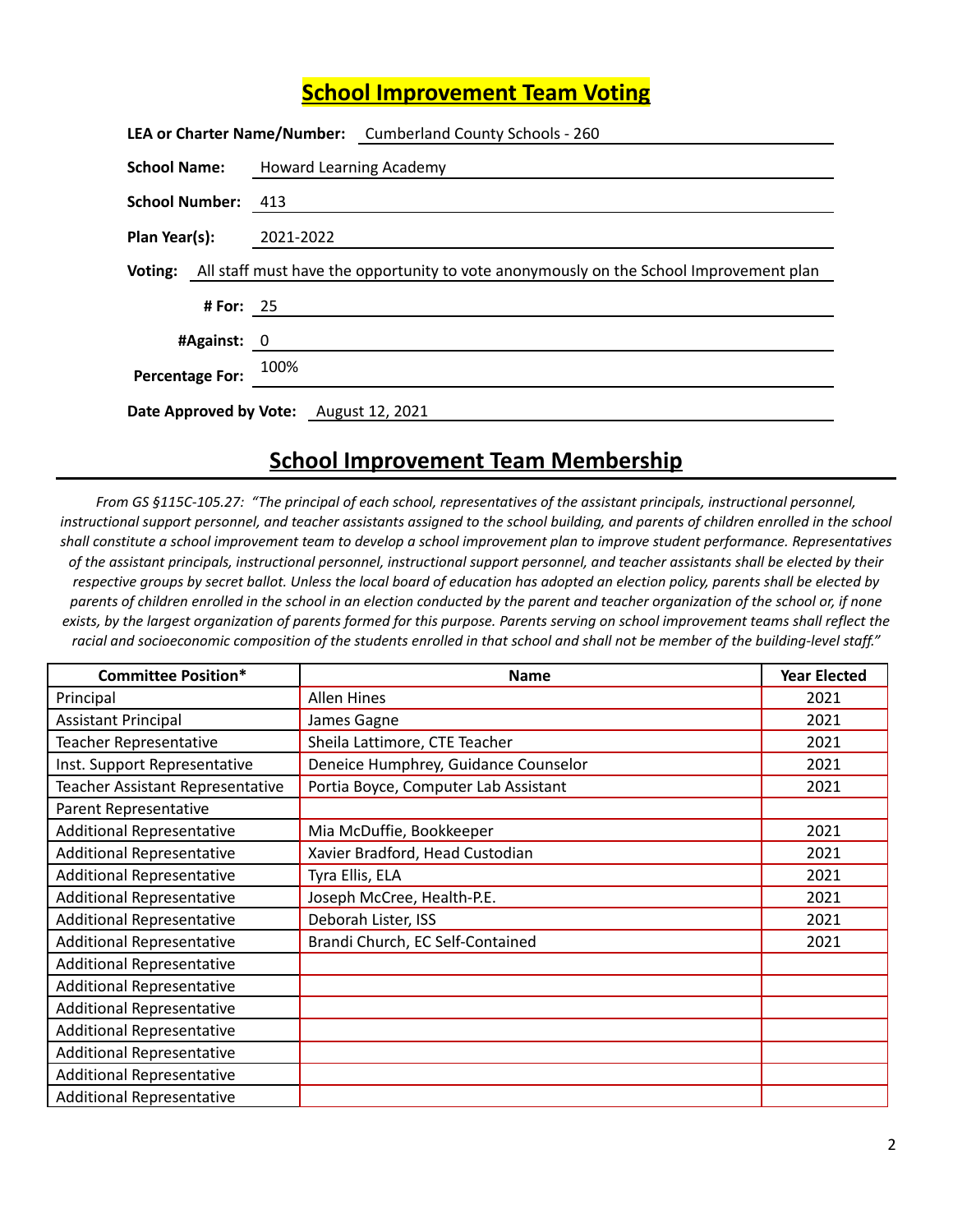## **Title II Plan**

**Instructions:** Complete each cell highlighted in red (content controls will also appear in red when you hover the cursor over them). Refer to the SAMPLE Title II Plan located on page 5 for examples. School: | Howard Learning Academy **Year:** 2021-2022

## **Description of the Plan**

| <b>Purpose:</b>              | The purpose of this plan is to provide a detailed description of staff development<br>expenditures.                                                                                                        |               |
|------------------------------|------------------------------------------------------------------------------------------------------------------------------------------------------------------------------------------------------------|---------------|
| <b>Budget Amount</b>         |                                                                                                                                                                                                            | <b>AMOUNT</b> |
| <b>Total Allocation:</b>     |                                                                                                                                                                                                            | 1,918.00      |
|                              |                                                                                                                                                                                                            |               |
| <b>Budget Breakdown</b>      | Briefly describe the title of and purpose for this staff development:                                                                                                                                      |               |
| <b>Staff Development 1</b>   | NC Association of Alternative Schools Conference. This conference is an annual event<br>and a wonderful opportunity to learn and dialogue with Alternative Schools/Programs<br>from across North Carolina. |               |
|                              | <b>DESCRIPTION</b>                                                                                                                                                                                         | <b>AMOUNT</b> |
| <b>Personnel:</b>            | Substitutes for teachers attending conference 4 @ \$98.00 per day<br>$=$ \$392.00                                                                                                                          | \$392.00      |
| <b>Training Materials:</b>   |                                                                                                                                                                                                            |               |
| <b>Registration/Fees:</b>    | NC Alternative Conference registration for 6 (location TBD) Based<br>on last year's (2020) registration amount.                                                                                            | \$420.00      |
| Travel:                      |                                                                                                                                                                                                            |               |
| <b>Mileage/Airfare:</b>      | Based on last year's (2020) location                                                                                                                                                                       | \$100.00      |
| Lodging/Meals:               |                                                                                                                                                                                                            |               |
|                              |                                                                                                                                                                                                            |               |
| <b>Consulting Services:</b>  |                                                                                                                                                                                                            |               |
| <b>Follow-up Activities:</b> |                                                                                                                                                                                                            |               |
|                              | Total for staff development 1:                                                                                                                                                                             | \$912.00      |
|                              |                                                                                                                                                                                                            |               |
| <b>Budget Breakdown</b>      | Briefly describe the title of and purpose for this staff development:                                                                                                                                      |               |

**Staff Development 2**

**DESCRIPTION AMOUNT**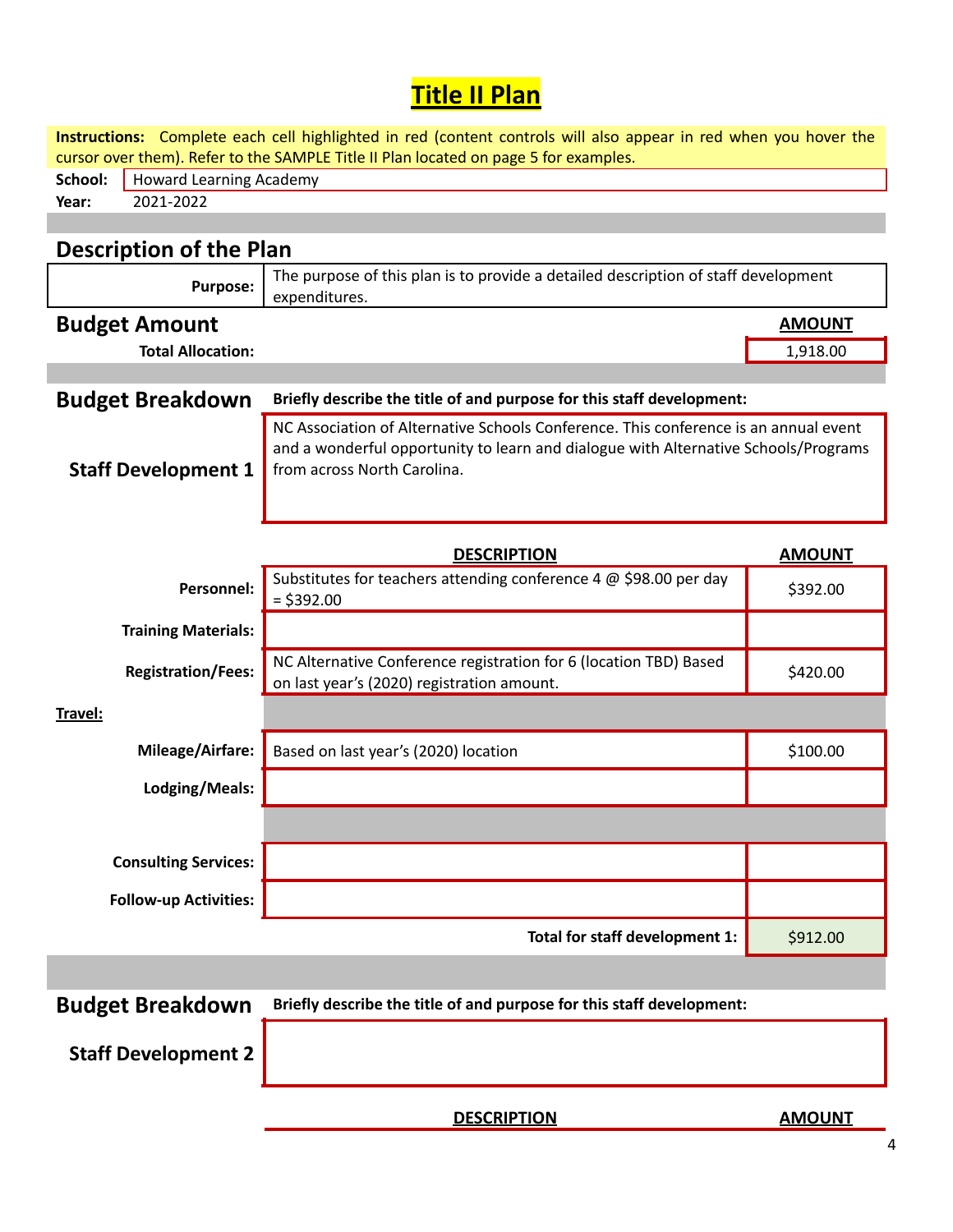| Personnel:                   |                                |  |
|------------------------------|--------------------------------|--|
| <b>Training Materials:</b>   |                                |  |
| <b>Registration/Fees:</b>    |                                |  |
| Travel:                      |                                |  |
| Mileage/Airfare:             |                                |  |
| Lodging/Meals:               |                                |  |
|                              |                                |  |
| <b>Consulting Services:</b>  |                                |  |
| <b>Follow-up Activities:</b> |                                |  |
|                              | Total for staff development 2: |  |
|                              |                                |  |
|                              | <b>Grand Total</b>             |  |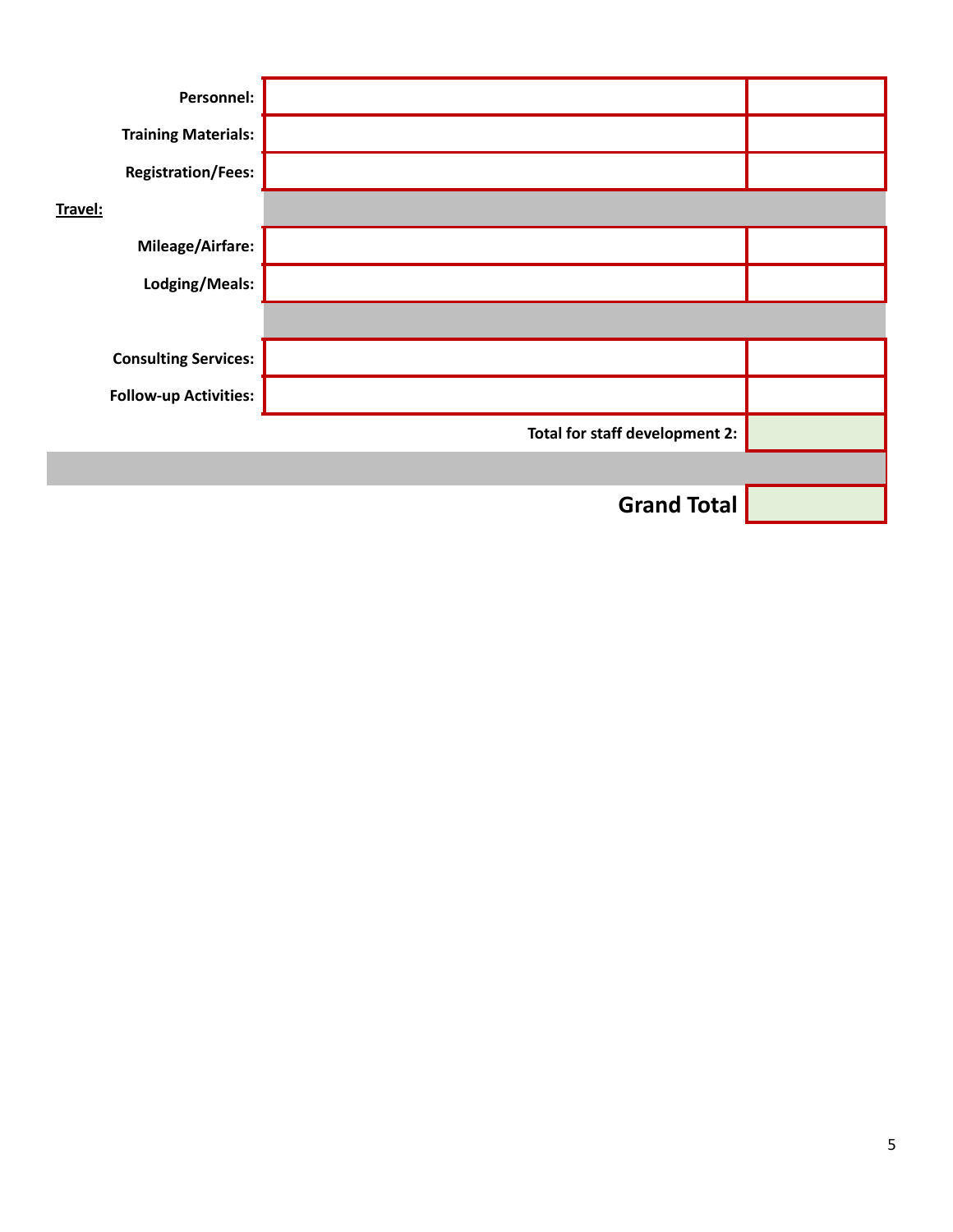| <b>District Wide Components</b>             |                                                                                                                                                                                                                                                                                                                                                                                                                                                                                                                                                                                                                                                                                                                                                                                                                                                                                                                       |       |  |
|---------------------------------------------|-----------------------------------------------------------------------------------------------------------------------------------------------------------------------------------------------------------------------------------------------------------------------------------------------------------------------------------------------------------------------------------------------------------------------------------------------------------------------------------------------------------------------------------------------------------------------------------------------------------------------------------------------------------------------------------------------------------------------------------------------------------------------------------------------------------------------------------------------------------------------------------------------------------------------|-------|--|
| <b>Duty Free Lunch</b>                      | Please indicate if your School Improvement Team vote for your teachers to<br>have duty free lunch by indicating yes (Y) or no (N) in the box to the right.                                                                                                                                                                                                                                                                                                                                                                                                                                                                                                                                                                                                                                                                                                                                                            | N     |  |
| <b>Duty Free</b><br><b>Planning Time</b>    | Please describe approximately how much planning time your teachers have during a week:<br>550 minutes<br>Two 55 minutes planning periods each day x 5 days a week.                                                                                                                                                                                                                                                                                                                                                                                                                                                                                                                                                                                                                                                                                                                                                    |       |  |
| <b>PBIS School</b>                          | Please indicate if your school is currently a PBIS school by indicating yes<br>(Y) or no (N) in the box to the right:                                                                                                                                                                                                                                                                                                                                                                                                                                                                                                                                                                                                                                                                                                                                                                                                 | Υ     |  |
| <b>PBIS rating from</b><br>previous year    | Please indicate your most recent PBIS assessment rating (Green Ribbon,<br>Model, or Exemplar) if applicable in the box to the right:                                                                                                                                                                                                                                                                                                                                                                                                                                                                                                                                                                                                                                                                                                                                                                                  | Model |  |
| <b>Parental/Family</b><br><b>Engagement</b> | Please describe your parent/family engagement plan briefly (i.e. dates or frequency of parent<br>events, P/T conferences, PTA meetings, etc.):<br>Open House/New Student Orientation: August 16, 2021 (In Person)<br>Open House/New Student Orientation August 17, 2021 (Virtual Meeting).<br>Parent/Teacher Conferences October 18, 2021, January 4, 2022, January 11, 2022 and March 22,<br>2022                                                                                                                                                                                                                                                                                                                                                                                                                                                                                                                    |       |  |
| <b>Safe and Orderly</b><br><b>Schools</b>   | The Cumberland County School System (CCS) has a commitment to excellence in providing a safe<br>and healthy workplace. Safety of employees and students must be given first priority in every<br>activity. To that end, all our employees have access to our district Safety Manual and Crisis<br>Management Handbook on the CCS intranet. The Safety Manual is provided to help schools<br>insure their day to day practices are in line with best safety practices, prepare for events that can<br>be better managed with a safety plan, and outline protocols for handling potentially hazardous<br>materials in our schools. Although a crisis is an event that is extraordinarily and cannot be<br>predicted, the Crisis Management Handbook was prepared to provide the principal and the local<br>crisis team a quick reference guide of procedures to follow when a crisis occurs that affects the<br>school. |       |  |
| <b>Review of the SIP</b><br>plan and        | As part of our continuous improvement process, all schools create 2 year School Improvement<br>plans. At the end of the first year of the plan and once test scores are received, the School                                                                                                                                                                                                                                                                                                                                                                                                                                                                                                                                                                                                                                                                                                                          |       |  |